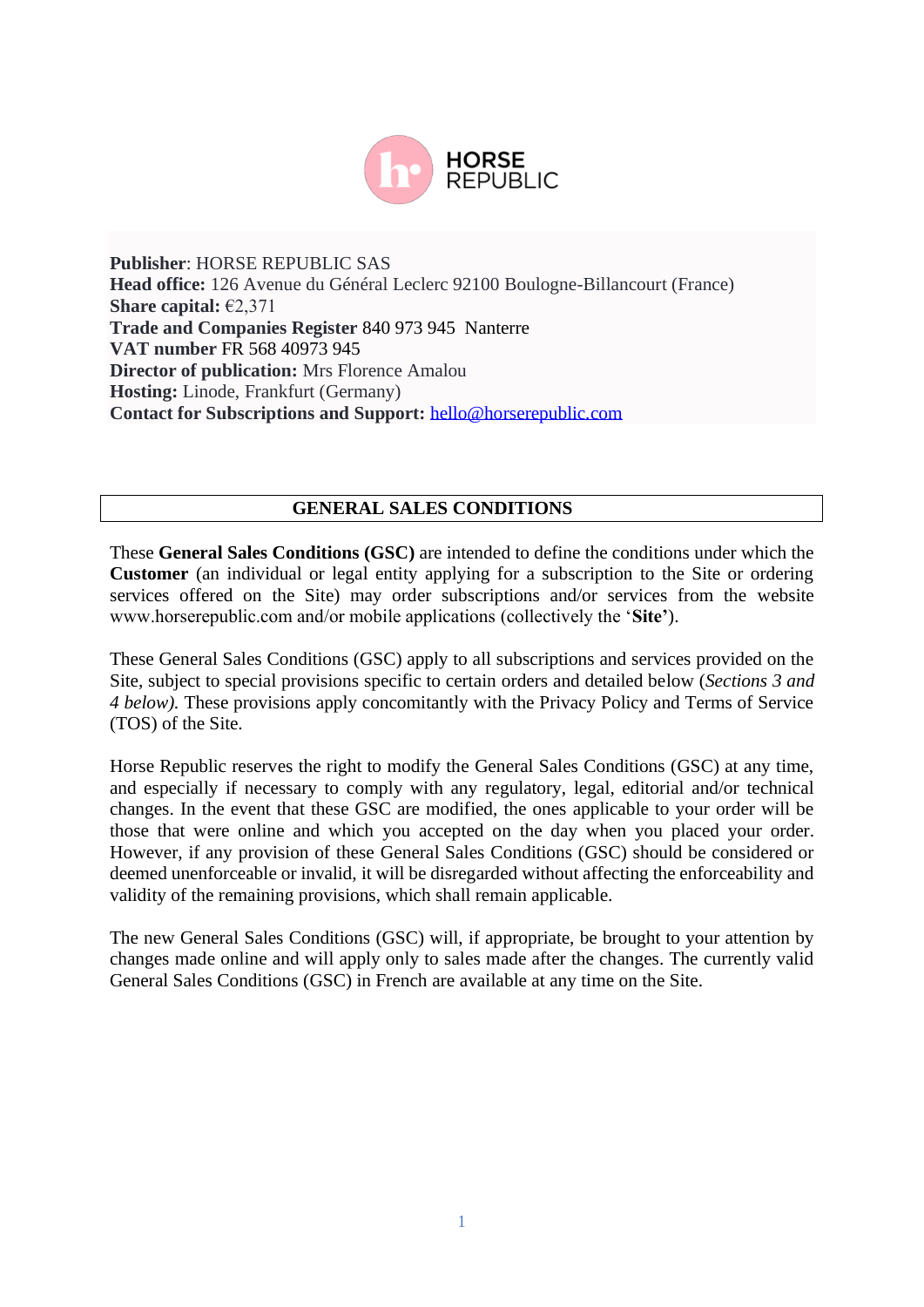# **1. Scope of application**

**1.1** Use the Site for a subscription and/or ordering services from the Site implies full and unconditional acceptance of these General Sales Conditions (GSC), along with the Terms of Service (TOS) and the Privacy Policy, which represent the agreement between the Customer and Horse Republic.

This acceptance is considered made once the Customer has ticked the box next to the words '*I accept the General Sales Conditions and the Terms of Service and the Privacy Policy'* and/or has confirmed an order or booking service on the Site.

**1.2** In the event of non-compliance with the provisions of these General Sales Conditions (GSC), Horse Republic reserves the right to take any steps to ensure their implementation and to preserve its interests, and reserves the right to suspend and/or terminate automatically, without compensation, without notice, and without judicial formalities, any subscriptions and access to services.

**1.3** Any contrary condition not accepted by Horse Republic is unenforceable. The fact that Horse Republic does not invoke any provision of these General Sales Conditions (GSC) does not constitute a waiver on its part to do so at a later date.

## **2. Terms of Access**

**2.1** Access to the Site is possible at any time except in cases of force majeure or events beyond the control of Horse Republic and subject to any breakdowns and maintenance or changes of operation necessary for the proper functioning of the Site that may be carried out without prior notice or compensation.

The equipment, computer resources, and Internet connection costs (computers, software, telecommunications, etc.) allowing access to the Site and its contents are the sole responsibility of each Customer as well as any costs for communication associated with their use. Customers are solely responsible for the operation of their computer equipment and Internet access.

Horse Republic reserves the right to make any modifications and improvements to the Site that it deems necessary or useful for the proper functioning of the Site and its services.

**2.2** Taking out a paid subscription is not required for access to the free areas of the Site and the editorial content available there. Only your full name and the creation of a password are required.

In order to benefit from all the PREMIUM services offered by the Site and in particular to make bookings or order Good Deals from our partners, you must become a 'Premium Member' by creating a PREMIUM account ('Horse Republic Account') and taking out a paid subscription to the Site.

To create a PREMIUM Horse Republic Account, the Customer must fill in the required fields on the entry form, including name, date of birth,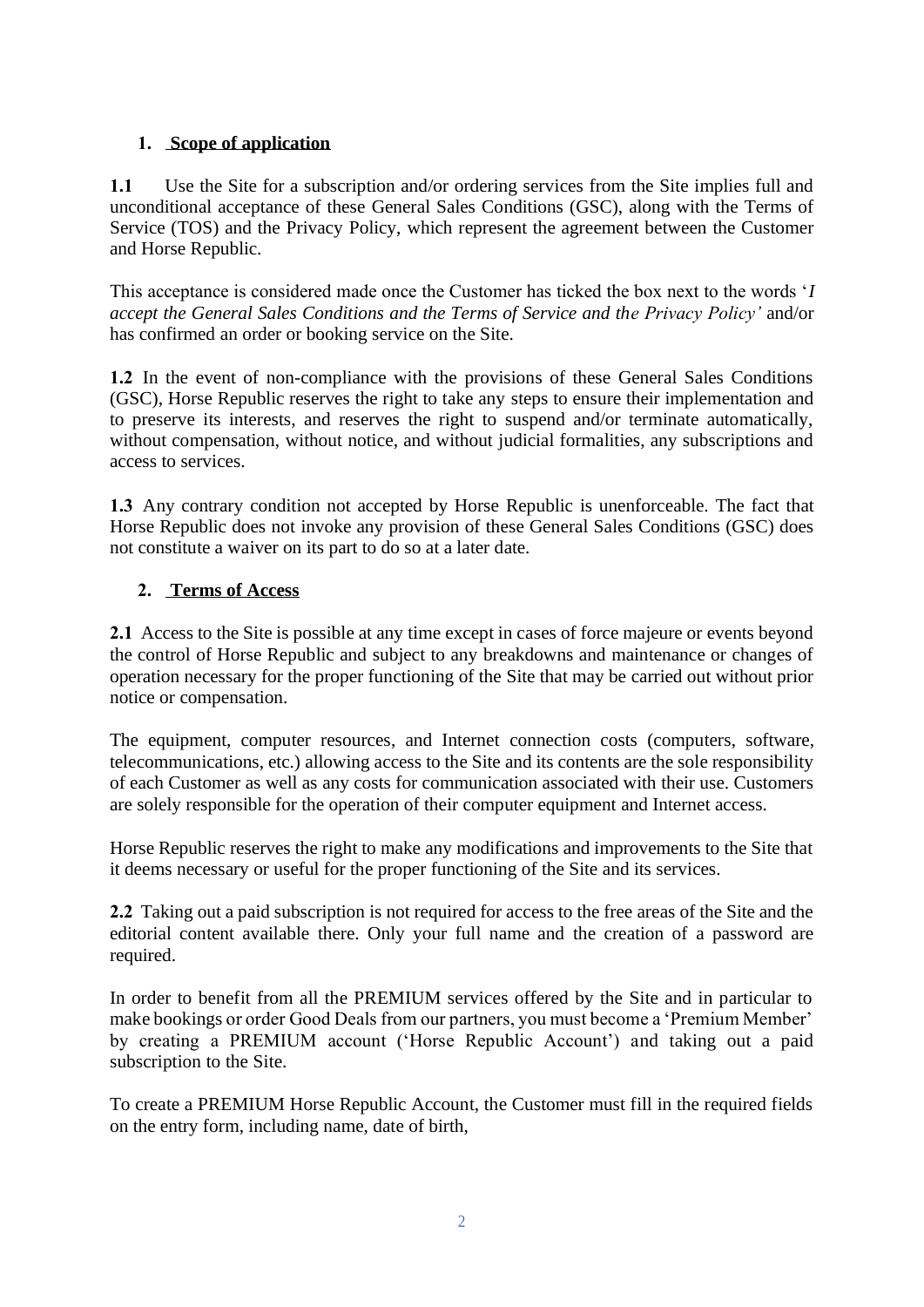email address, mailing address, phone number, and password. To register as a (free) Member, only your name, surname, email address, and password are required.

The information provided must be accurate, complete, and kept up to date with any changes in circumstances.

A username (address and password) will permit Premium Members to identify themselves and connect to the services on subsequent visits to the Site. This information is personal and confidential and may only be changed at the request of the user or by Horse Republic

When subscribing, opening an account, or placing an order on the Site, each Member agrees to provide accurate, exact, up-to-date, and complete information and to keep it current. You must provide a valid email address.

**2.3** Customers agree not to use a false or stolen username or one likely to mislead Horse Republic or third parties.

A Customer may set up only one Horse Republic Account.

Since the accuracy of the information provided by Customers cannot be verified by Horse Republic, Customers must acknowledge that providing any information that is incorrect, incomplete, or misleading is likely to incur liability both toward Horse Republic and with regard to third parties.

In the event that information you provide is false, inaccurate, or incomplete, Horse Republic is entitled without prior notice or compensation to suspend or terminate a subscription and/or cancel or deny access both immediately and for the future, temporarily or permanently, to all or part of the Site and its services.

**2.4** Once the conditions required for registration are met, each Customer will receive a username and a password that are strictly personal and confidential and should not be disclosed to or shared with third parties.

Any order or booking made using your username and password will be deemed to have been made by you. In the event of disclosure of your usernames and passwords, you may report this to Horse Republic and request deactivation at hello@horserepublic.com .

The Customer is fully responsible any access to the Site that uses the Customer's username and password until Horse Republic has been informed of their disclosure or theft.

**2.5** Anyone may place orders for services on the Site. Nevertheless, the use of services of the Site is restricted to private individuals capable of undertaking obligations.

As such, you confirm that you are age 18 or over, which allows you to subscribe to or enter our Site and/or to subscribe or place an order and you also confirm that you have the legal capacity to be a user in accordance with these General Sales Conditions (GSC).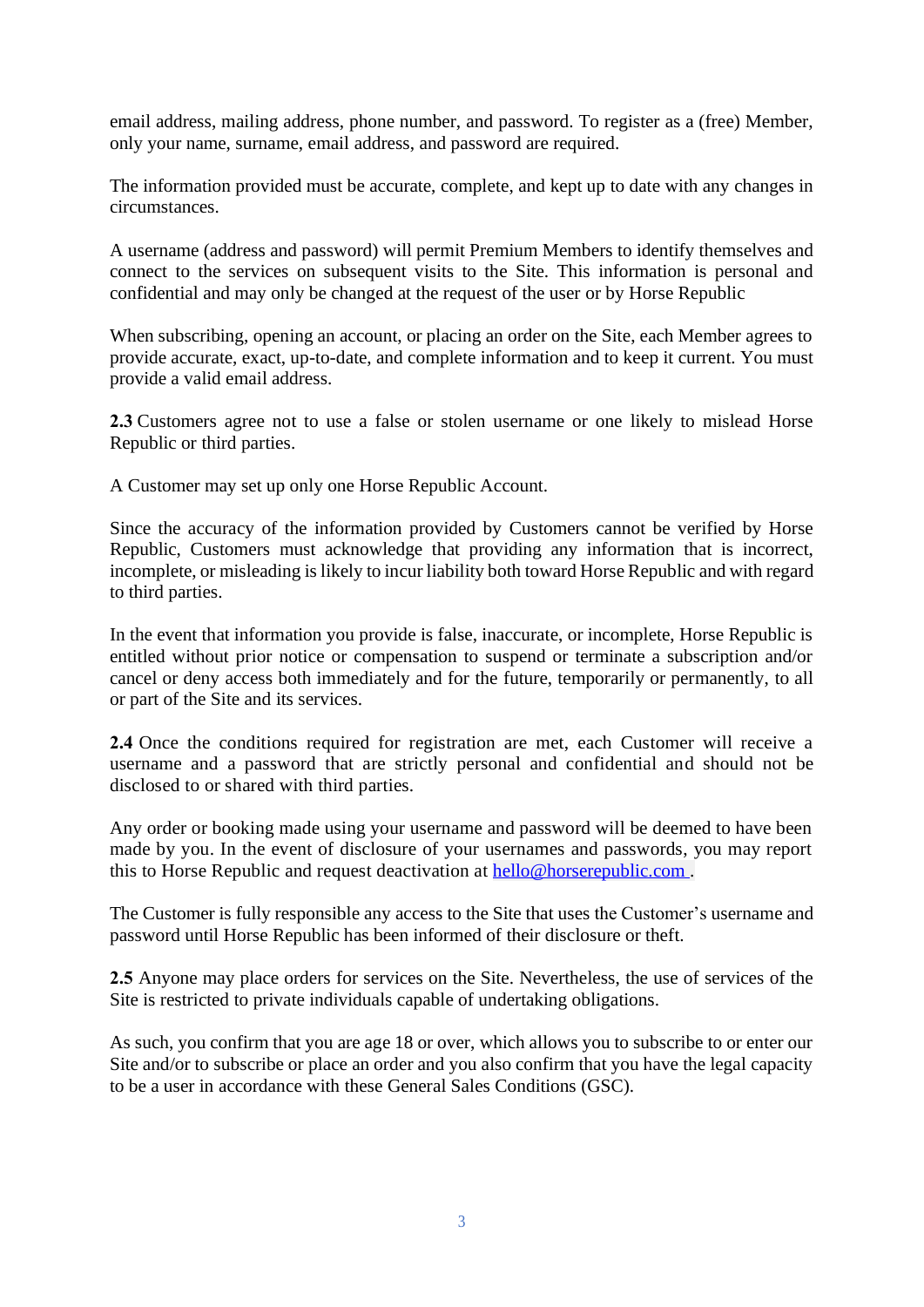Minors are allowed to take out a subscription or place orders for services on the Site, provided they have first obtained the approval or parents or guardians, and provided that these persons have agreed to guarantee compliance by the minor to these General Sales Conditions (GSC). Horse Republic reserves the right to terminate any subscription taken out by a minor who cannot provide such approval.

Any use of services and/or subscriptions on the Site by a minor shall be conducted under the full responsibility of parents or guardians in charge of the minor concerned. These individuals acknowledge their responsibility to monitor the use of services by minors.

**2.7** Customers may delete their accounts by simply making a request to this effect to Horse Republic.

This cancellation request will make services and content of the Site requiring logon inaccessible, including any content accessible by subscription.

#### **3. Subscriptions**

**3.1** The Site provides access to areas and offers services that are accessible by subscription only. You can subscribe at any time on the Site (except during maintenance periods). Customers must have an email address in order to take out a subscription.

The basic features of the subscriptions (content, duration, price, etc) are given under the menu item 'Pricing Option Premium'.

Subscriptions are monthly or yearly. They can be cancelled by sending a request to hello@horserepublic.com before the subscription expires. In the event of cancellation, subscriptions will continue to run until the end of the period subscribed to. Subscriptions will be renewed for the same period without notice when they expire. For annual subscriptions, an information email about the next renewal will be sent 14 days prior to expiry and then again 48 hours prior to the expiry date.

After reading the subscription terms and adding a subscription to your shopping cart, you will need to click on the desired payment method. You can then check the details of your order and the price before confirming. By clicking the OK button that appears on the summary page of the order, you will confirm you order and expressly accept these General Sales Conditions (GSC) fully and without reserve.

The General Sales Conditions (GSC) and the order confirmation that we will send you constitute a contract between you and Horse Republic for the subscription order placed on the Site. Your order will be confirmed and your subscription will start as soon as payment is received.

An acknowledgment will be sent to the Customer's email address given on the order form. This acknowledgment implies acceptance of the order and confirms the transaction, subject to the agreement of the bank payment centre concerned. If the payment centre declines the transaction, your order will be cancelled.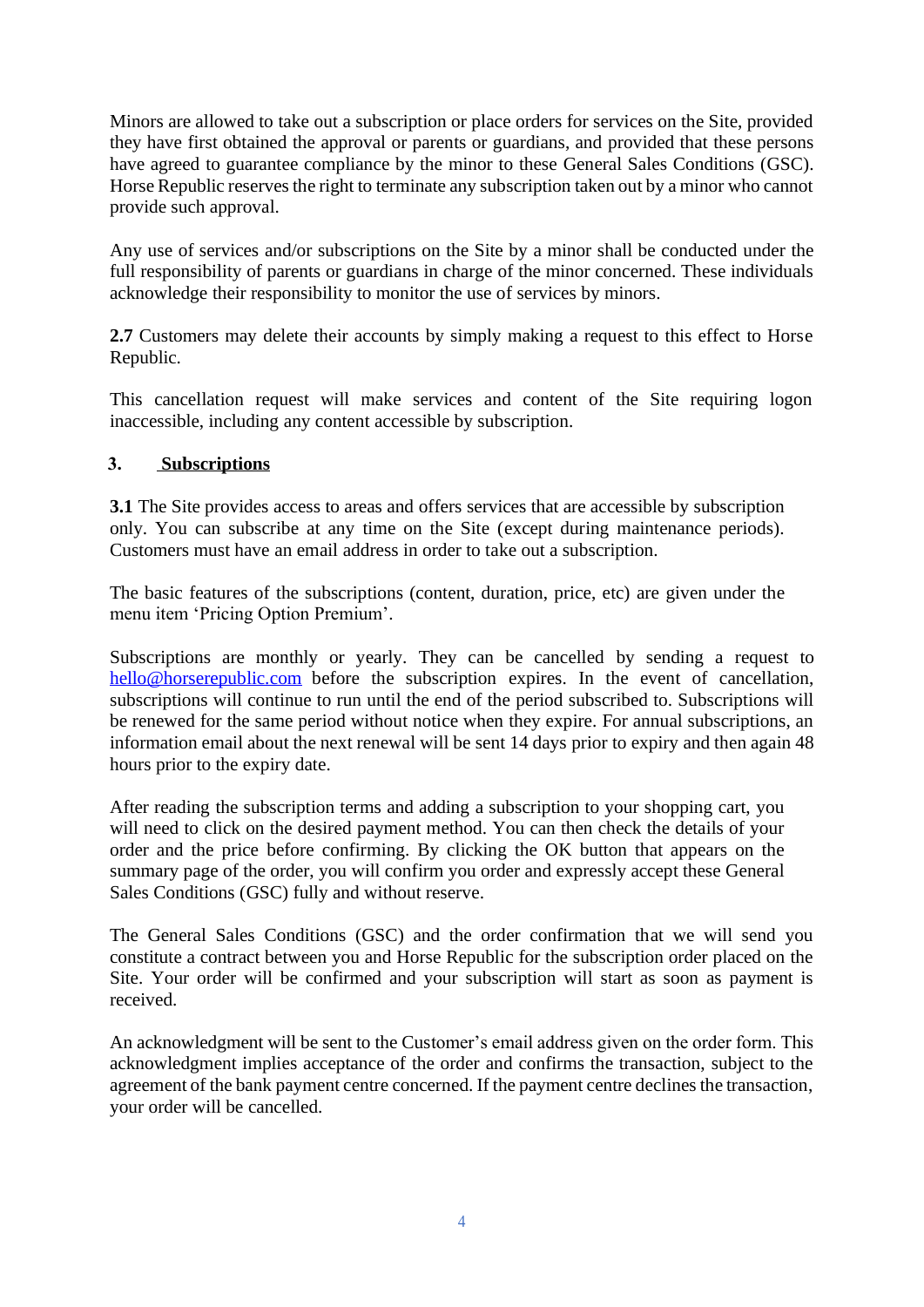The Customer acknowledges that the data recorded on the Site constitutes proof of the transaction and the data recorded by the payment system described below is proof of the financial transaction.

**3.2** Current offers are those displayed on the site on the day the subscription is taken out, and Horse Republic reserves the right to modify these any time.

Subscription fees are payable in euros and include all taxes. Subscription offers and prices are valid as long as they are visible on the Site. Horse Republic reserves the right to change prices at any time. The subscriptions will be billed based on rates in effect at the time the order is placed. The prices for your order are therefore indicated on the page summarising the contents of your cart before you confirm your order. Prices include the VAT applicable on the date of the order. Any change in the applicable rate will be reflected in the price of subscriptions or services.

**3.3** The subscription period will depend on the option chosen when you subscribe: either a monthly or an annual subscription.

At the end of the subscription period, the subscription will be renewed without notice unless prior notice is given prior to the expiry date, as described in Section 3.1. above.

Horse Republic reserves the right to suspend or close a Horse Republic Account and block access to content available by subscription without notice in the event that the Customer disseminates content in violation of French law and/or these General Sales Conditions (GSC). A refund will be made corresponding to the subscription period remaining.

## **4. Horse Republic Market Place : using the Site to book services offered by third parties**

## *4.1 Purpose of the Market Place:*

Horse Republic offers an online Market Place for referral to service providers (sports coaches or other service providers of the horse world) and **Users** (customers who eligible for service orders offered on the Horse Republic Market Place).

. All Members can access the Market place but some offers are only accessible to Premium Members. Service Providers must be Business Members in order to be able to market services on the Horse Republic Market Place.

These General Sales Conditions (GSC) are intended to govern the rights and obligations of users who are put into contact via the Site with third-party providers registered on the site.

All access and/or use of the Site implies the unconditional acceptance of and compliance with all terms of these General Sales Conditions (GSC) and the Terms of Service (TOS).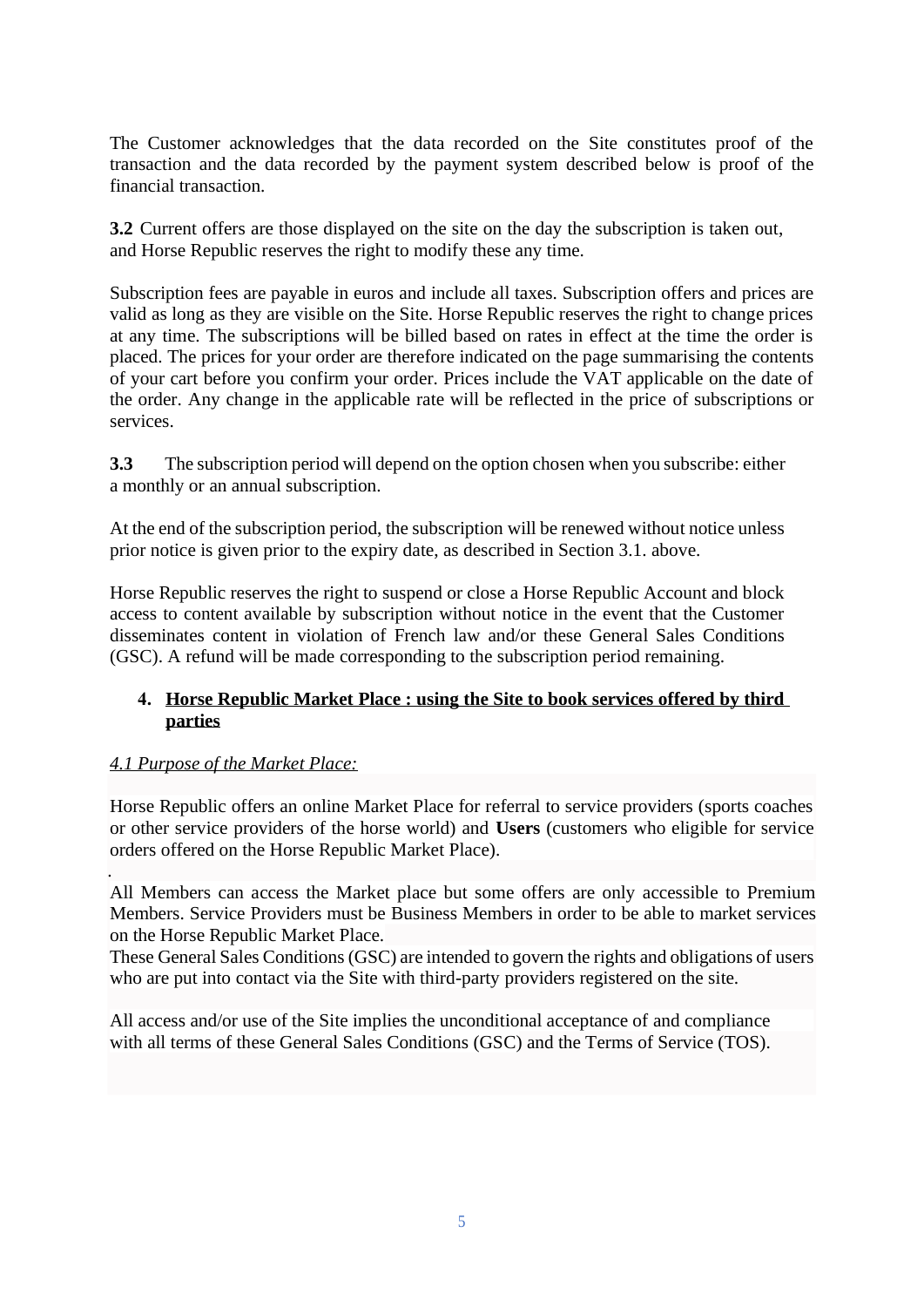#### *4.2 Conditions of access to Market Place services*

The User must be at least 18 years old and legally able to contract and use the Site in accordance with these General Sales Conditions (GSC). Minors are allowed to take out a subscription or place orders for services on the Site, provided they have first obtained the approval or parents or guardians, and provided that these persons have agreed to guarantee compliance by the minor with these General Sales Conditions (GSC).

The User is obliged to provide accurate information and agrees to update it immediately in case of changes.

Access to the account opened is protected by a username and password chosen by the user when subscribing and opening an account on the Site. Users are solely responsible for any use that may be made of their username or password and are also solely responsible for maintaining confidentiality and for any use of their account.

## *4.3 Liability*

*4.3.1* Users are solely responsible for any direct or indirect damage likely to occur due to information given at registration that is inaccurate, incomplete and/or misleading or for failure to keep this information current, and they solely assume any consequences.

Users are also solely responsible for any content that they upload to the Site. Horse Republic does not monitor content before it is posted.

Users are expressly forbidden to publish any content that is offensive, defamatory, or infringes the rights of third parties under the Terms of Service of the Site.

#### *4.3.2* **Users are solely responsible for making and executing contracts for a Service arranged with a Service Provider via the Site. Horse Republic's only role is that of referral.**

Making and implementing these direct contracts between a Service Provider and a User will be initiated by and are the exclusive responsibility of the User.

*4.3.3* **Horse Republic will make available Service Providers as well as technical resources that will enable Users them to enter into relationships for the purpose of negotiating a service contract via the Site. Horse Republic's sole responsibility is limited to providing the facilities described here and making referrals.**

**Horse Republic will not enter into any contract in the name of and/or on behalf of a Service Provider or a Customer. These parties must arrange contracts directly with each other via the Site.** Horse Republic is not party in any way whatsoever to contracts between a Service Provider and a Customer. Those parties are solely responsible for any difficulties, claims, and disputes that may arise during the drafting of and/or the execution of those contracts. Therefore, each user releases Horse Republic of responsibility for any direct or indirect consequences resulting directly or indirectly from the referral, the drafting of and/or execution of such a contract between a Service Provider and a Customer.

As such, Horse Republic may not be held responsible for any cancellation of payment initiated by the Customer, nor for any consequences that may result.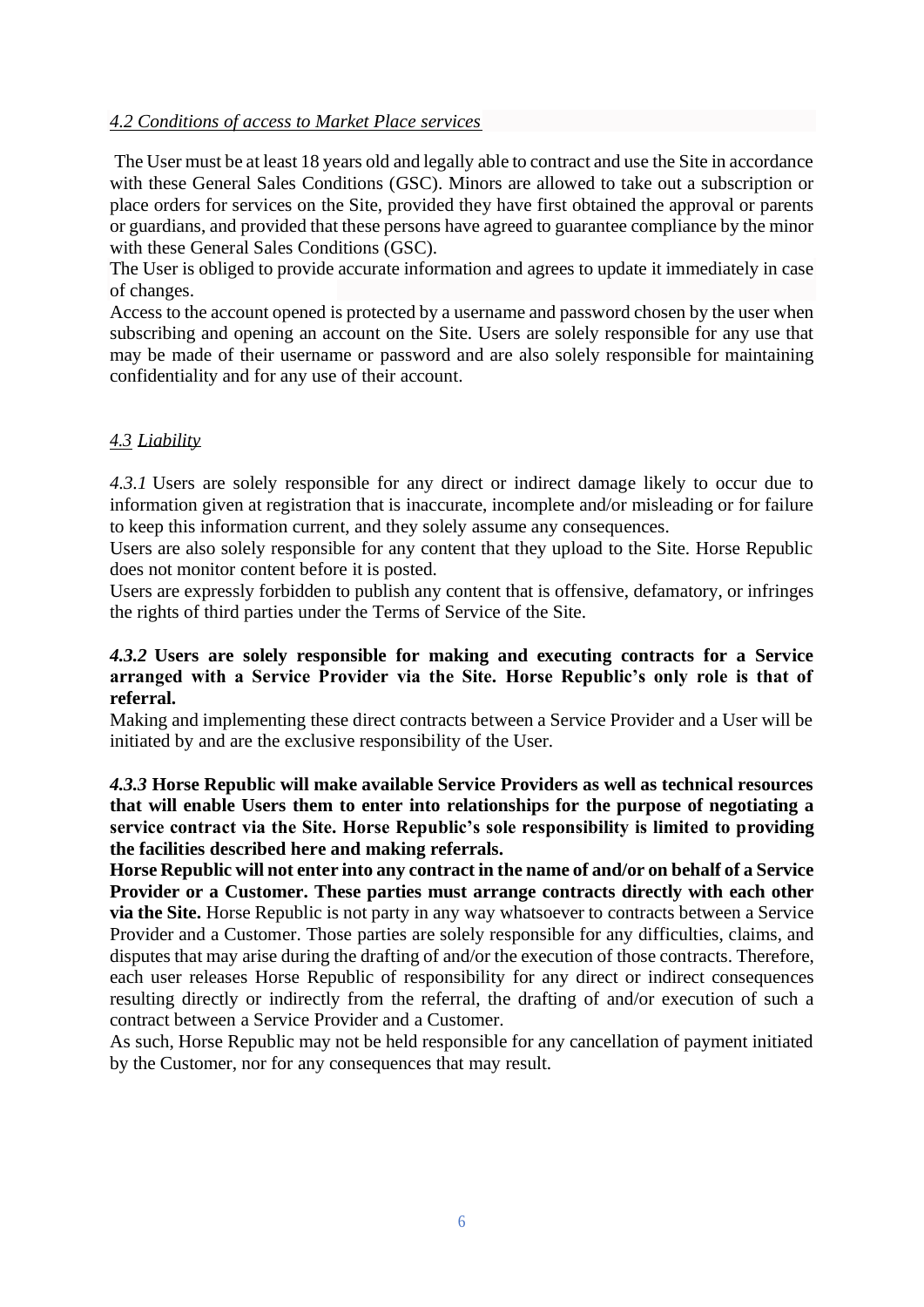*4.3.4* Horse Republic shall not be held responsible for inaccurate, misleading, or outdated information communicated to it by the Service Provider.

# **5. Right of Cancellation**

Pursuant to Articles L221-18 and following of the Consumer Code relating to contracts concluded at a distance, a non-professional Customer/User has a period of fourteen days to exercise its right of cancellation without needing to justify its decision, nor pay expenses.

For service contracts, this fourteen-day period runs from the conclusion of the contract (date of order of the subscription or date of conclusion of the Service Provision contract).

This period is for calendar days. The date when the contract is entered into is not counted. If the deadline expires on a Saturday, Sunday, a holiday, or nonworking day, it will be extended to the next business day.

The User may exercise its right of cancellation by informing Horse Republic of its decision to cancel by sending, before the expiry of the period of 14 days, a clear notice of wishing to cancel.

The Customer should fill out and send the form available at the link below in order to give notification of the decision to cancel.

The Site offers the option to the Customer/User of completing and submitting an online form or a statement of cancellation. In this case, Horse Republic will immediately send an acknowledgment of receipt of the cancellation.

You may also exercise this right of cancellation in writing by sending Horse Republic an email at the following address: hello@horserepublic.com .

For services ordered from third-party Providers, the right of cancellation may not be exercised if the Service has been fully implemented by the end of the cancellation period and the execution began after prior express consent and a waiver by the Customer/ User of this right to cancellation.

In case of cancellation of the Service at the request of the User (in accordance with the right of cancellation 14 days from the online booking date, or in case of force majeure) and/or if requested by the Provider, the sums already paid by the Customer/User for the Service ordered may be returned, and the Service Provider shall in no case claim payment of those amounts, to the extent that the Provider alone bears the risks associated with the Service.

The cancellation of a subscription order on the Site implies the immediate loss of the right of access to the area reserved for Premium Members.

## **6. Fraudulent behaviour**

Any Client or User who acts in violation of these General Sales Conditions (GSC) will be liable to civil or criminal prosecution that specifically punishes copyright infringement, ancillary rights, the rights of database producers, as well as automated data processing systems.

You are reminded that the Criminal Code (art.323-1 and following) provides for sentences of up to five years' imprisonment and a fine of  $\epsilon$ 75,000 for the following:

- access and fraudulent maintenance in an automated data processing system,

- deleting, modifying, or adding fraudulent data to this system,